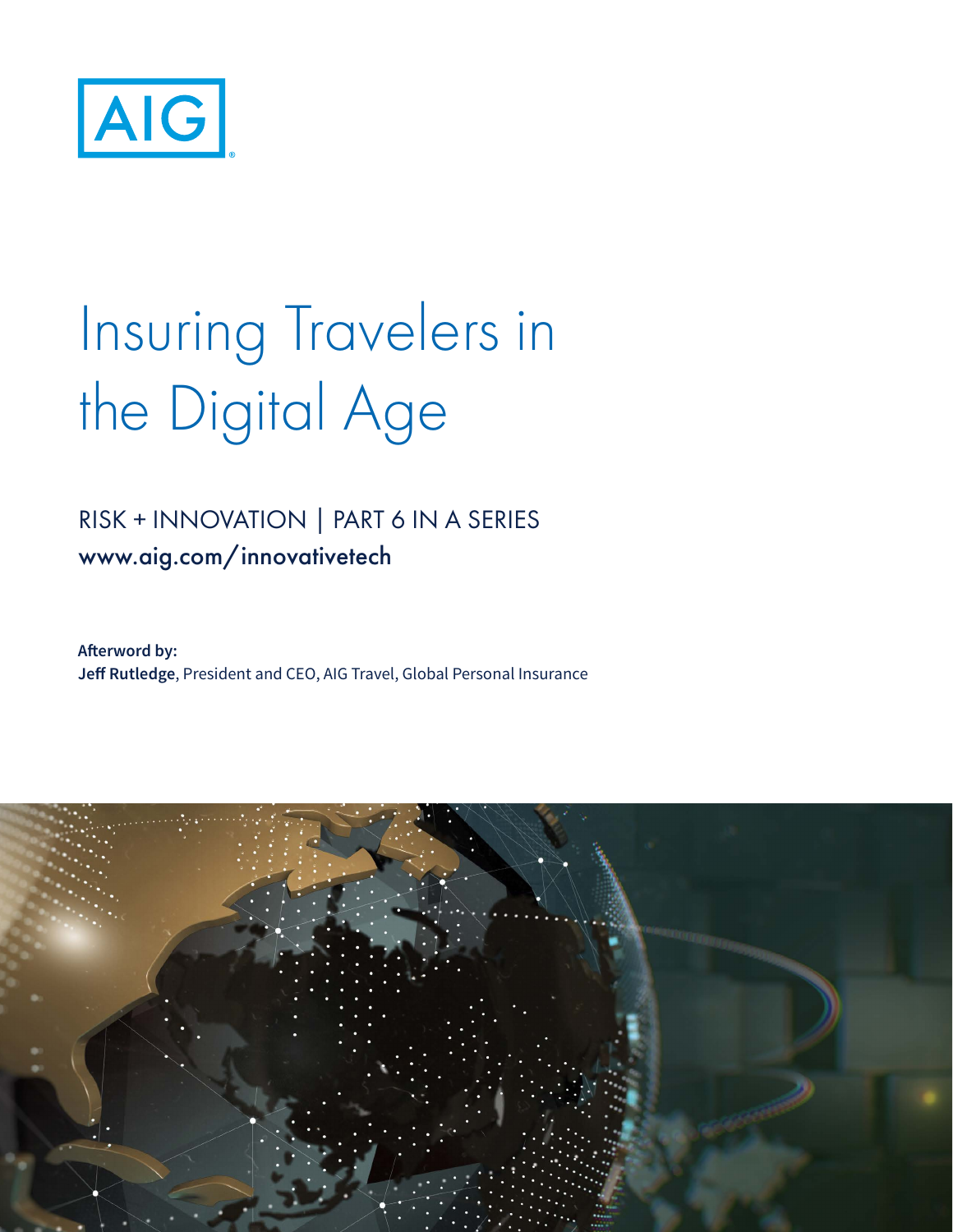- **INTRODUCTION**
- 3 PERSONALIZED TRAVEL REQUIRES PERSONALIZED PROTECTION
- 7 STRENGTHENING CUSTOMER EXPERIENCE AND LOYALTY
- 9 THE FUTURE OF TRAVEL INSURANCE
- 11 CONCLUSION
- 12 AFTERWORD

## ACKNOWLEDGEMENTS

AIG is grateful for the contributions of more than a dozen subject-matter experts in developing this report, including:

**Gaurav D. Garg**, Chief Executive Officer, AIG Personal Insurance

**John McPhee**, Global Head of Group, AIG Personal Insurance

**Jeff Rutledge**, President and CEO, AIG Travel

**Russel Antonio**, Head of Strategic Partnerships, AIG Travel

**Newcombe Clark**, Global Director, Rapid Learning Lab, AIG Personal Insurance

**Michael Cook** Chief Marketing Officer, Asia-Pacific, AIG Personal Insurance

**Denghui Li** Head of Digital, AIG China

**Steve Meester** Global Head, Rapid Learning Lab, AIG Personal Insurance

**Ellison Scudder** Head of IT and Partner Business Operations, AIG Travel

**Matan Slagter**, Head of Market Disruption, AIG Personal Insurance

**Rhonda Sloan**, Head of Marketing and Travel Industry Relations, AIG Travel

**Joe Tritz**, US and Canada Head of Underwriting, AIG Travel

**Lori Whitt**, Head of Strategy, Innovation and Customer Experience, AIG Travel

**John Willey**, Head of Strategy, AIG Personal Insurance

CONTENTS When Expedia launched in 1996, few could have anticipated the transformation that this platform would bring to the travel industry. Expedia gave consumers complete control over the booking process, with multiple options available in one place for immediate, online booking. With that leap, Expedia and the online travel agencies (OTAs) that followed in its footsteps launched a trend of technology-driven innovation in the travel industry — a trend that has only accelerated.

> In the past 22 years, OTAs and other industry participants—including airlines, hotel chains, car rental fleets, and experience providers—have utilized technological advances to catalyze rapid changes both in how the industry operates and in how customers expect to experience travel. Today, live pricing provides travelers with up-tothe-second information on costs. Bundling flights, hotels, car rentals, and experiences enables all-in-one booking and cost savings. At the leading edge, personal conciergestyle services give customers one-on-one attention on-site or through websites and mobile apps.

> Consumers have responded to these advances by turning to online travel planning in droves. In 2016, global online travel sales topped \$564 billion, and are projected to grow to more than \$755 billion over the next two years. While final data is not in, it has been predicted that online travel agencies will have overtaken a majority share of the U.S. hotel market in 2017.<sup>1</sup>

> In addition to changing the experience of travel, access to information online allows travelers greater control over their experiences: Nielsen found that the average customer views 28 different websites over 53 days before booking a trip.<sup>2</sup> With travelers increasingly invested in the experiences they assemble using the many tools at their disposal, safeguarding these experiences has become even more important.

> Yet as the travel industry has evolved, the sector responsible for protecting these highly personalized travel experiences has not kept up with the change. While some elements of travel insurance have become automated, travel insurance has not yet become dynamic in the way the vast majority of the travel industry has. For the most part, the technological and creative platforms used throughout the travel insurance sector deliver only limited selections of static and often irrelevant offers.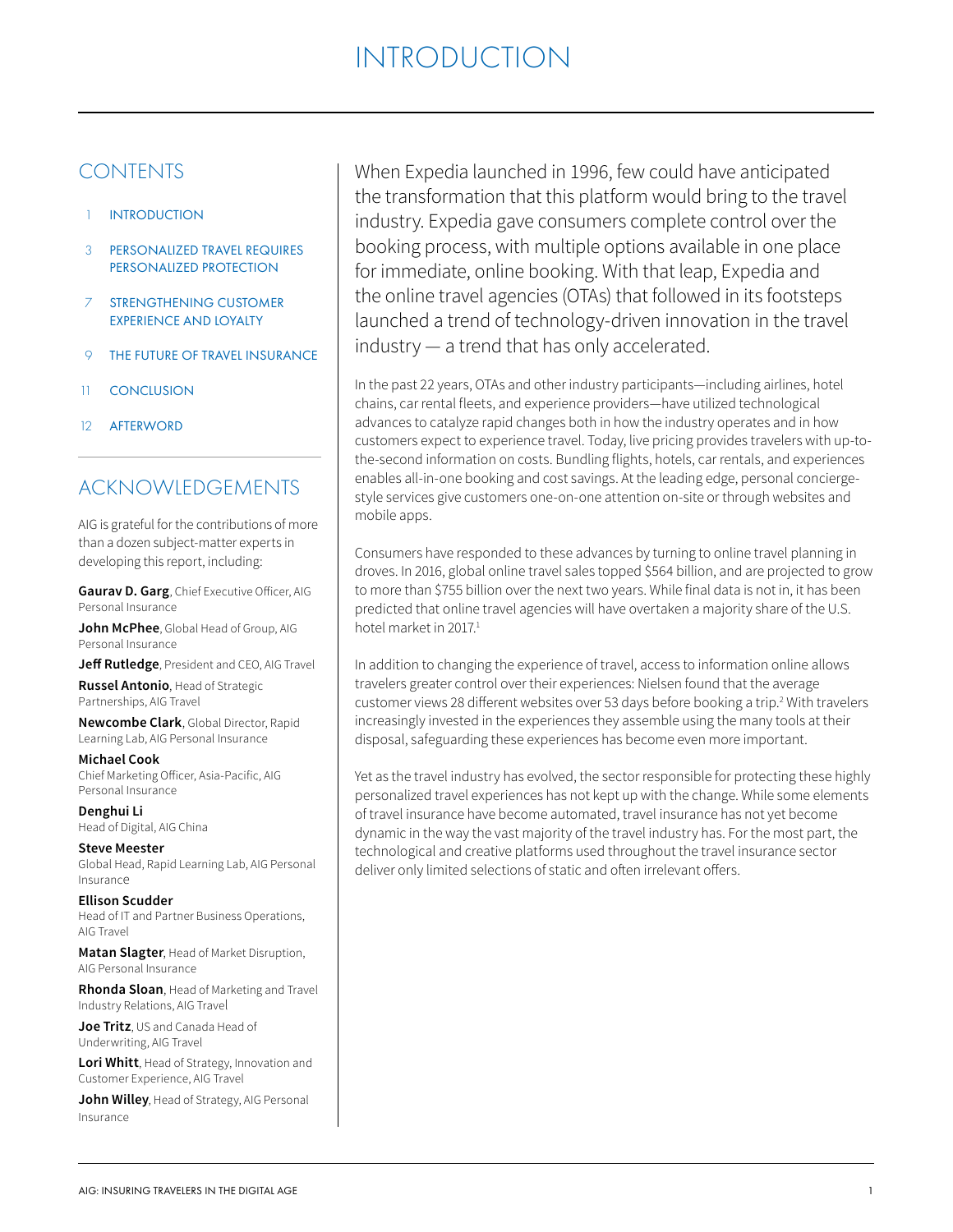Consumers have responded to these advances by turning to online travel planning in droves. In 2016, global online travel sales topped \$564 billion, and are projected to grow to more than \$755 billion over the next two years.

Furthermore, though public attention tends to focus on leisure travel, the same opportunities for transformation exist in the business travel market. Business travel accounts for nearly a third of the estimated \$990 billion in annual direct travel spending in the U.S.<sup>3</sup> While different, these experiences are equally vulnerable to risks. And fortunately, travelers can still be protected.

There is a clear need for both business and leisure travel insurance to match the pace of the rest of the travel industry. By fusing technological innovation with product innovation, travel insurers can better safeguard customers' travel experiences. Rapid insights into realworld decisions have driven seismic shifts in the broader industry. These changes have the potential to fuel dynamic, responsive travel insurance platforms that can offer the right protection and support to the right person at the right time.

Insuring Travelers in the Digital Age explores the potential to apply nascent technologies such as machine learning, chatbots and artificial intelligence to innovation in travel insurance. In evaluating the potential of these new tools, AIG illustrates its vision of the future travel insurer — seamlessly integrating with distribution partners in order to become an extension of a traveler's overall experience. With this vision in mind, this paper details ways in which forward-thinking insurers are bringing the travel insurance sector into alignment with the travel industry at large. In the process, these innovators are achieving their core promise to safeguard travelers' most treasured experiences.

Global online sales in 2016 \$546B



customer views **28 websites** over **53 days**  before booking



 $\frac{S_{\text{OUITC}}}{S_{\text{OUITC}}}$  Chestler, D. 2 Source: Chestler, D. 2 Source: "U.S. Travel Answer Sheet" 3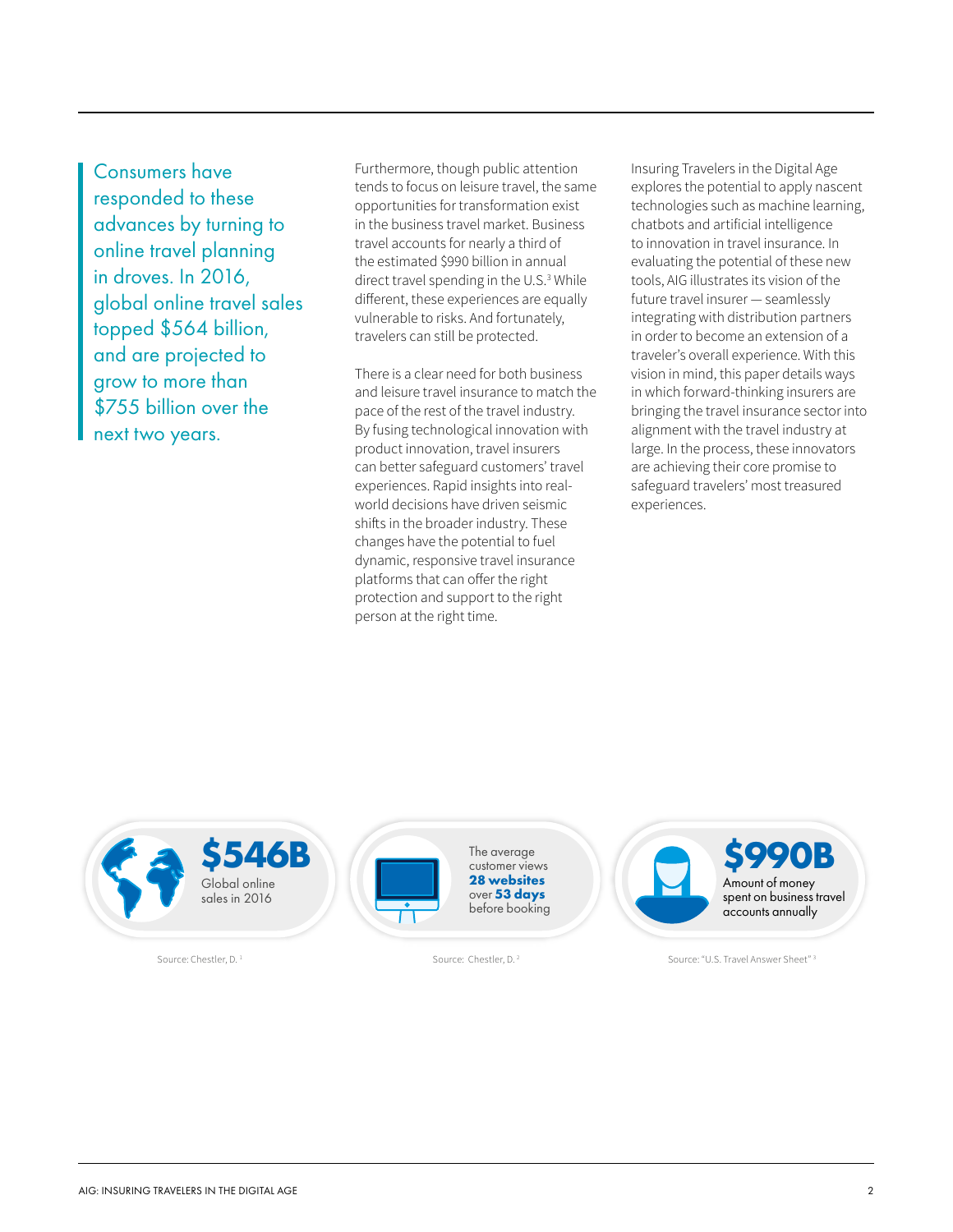Technological innovation has empowered travelers to create their own personalized travel experiences. Today, dynamic customization is one of the defining features of the travel industry. By combining digital technology and human ingenuity, providers can measure consumer expectations moment to moment, using expert insights to offer the right products and deliver the right services to the right people at the right time.



More personalized travel experiences require more personalized protection. With the entire world of travel literally at their fingertips, customers benefit from targeted and tailored insurance packages that don't burden them with extraneous coverage they can neither use nor afford.

Yet many areas of the travel insurance market remain limited by static products, generated only for broad audiences. Moreover, these are often marketed as a mere afterthought to the more exciting portions of travel purchases. The static nature of these offerings is partly due to the belief that insurance regulations are too restrictive to allow the same degree of radical and real-time innovation possible in other sectors of the travel industry.

While these reservations may have once been valid, technological and analytical advances have now rendered such objections obsolete. Instead, these innovations have the potential to move travel insurance forward at an unprecedented pace.

While these developments can be accelerated by technological innovation, they must begin with new ways of thinking about product development. Travel insurers' standard method of filing bundled packages requires additional time and resources to deconstruct and re-assemble isolated units of coverage. This traditional approach limits travelers' flexibility in selecting personalized coverage, and leads to unnecessary costs for both partners and customers.

AIG's insurance companies have taken a different approach, filing coverages as separate "units." This strategy enables AIG to package and discard isolated insurance units at the account level, meeting travelers' needs more quickly, accurately, and at a lower cost.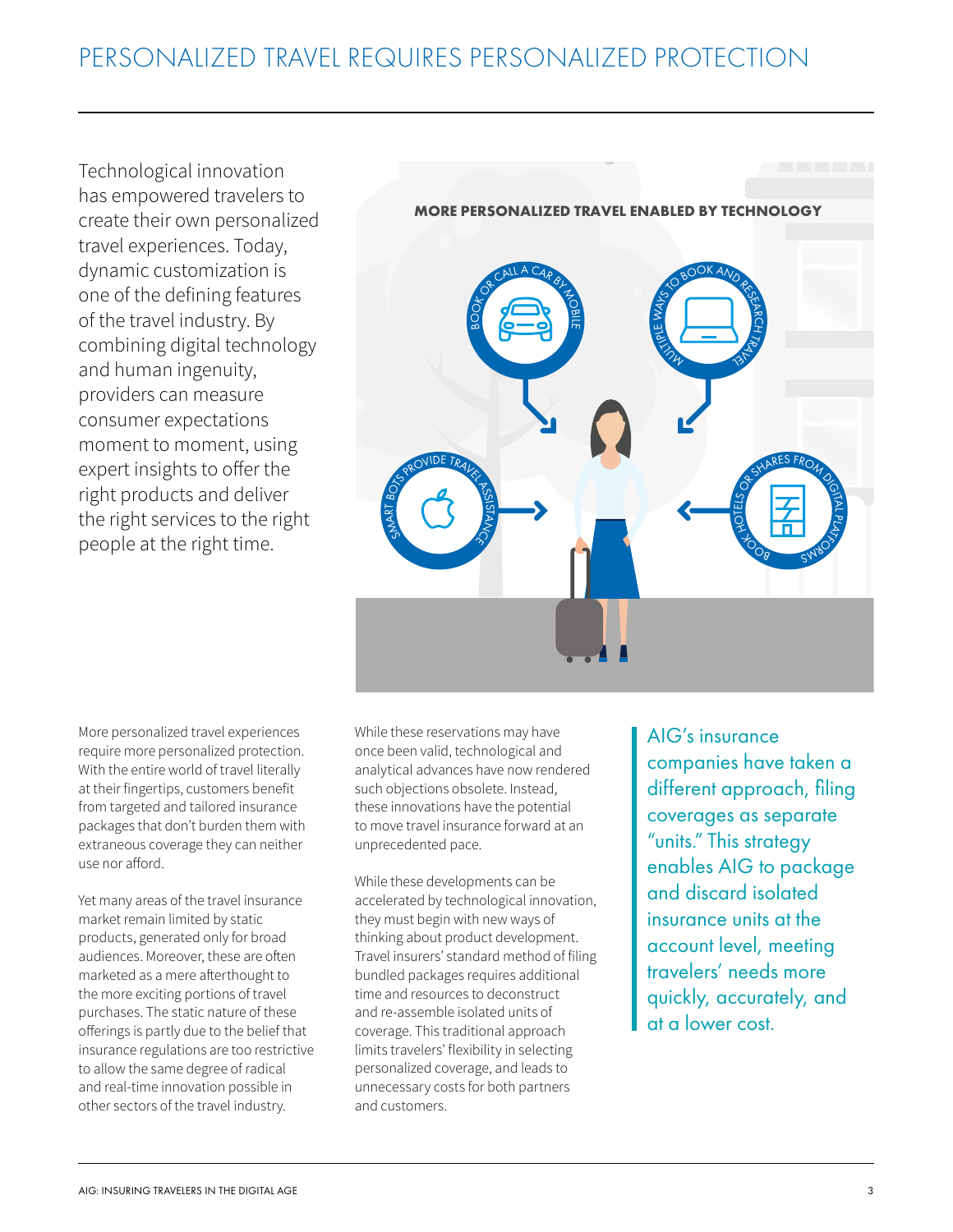AIG's insurance companies have taken a different approach, filing coverages as separate "units." This strategy enables AIG to package and discard isolated insurance units at the account level, meeting travelers' needs more quickly, accurately, and at a lower cost.

With the advantage of unitized filing, discrete coverages can be custombundled to provide different product options to different segments of the traveler population. Among these are coverage for trip cancellation only, coverage for particular types of illness or injury more common to certain trips, coverage for transportation issues related to automobile, nautical, or air travelers only, and other personalized options. The old paradigm of filing

product packages all but required insurers to be able to predict the future: with so many variables at play, there was often no way of knowing what type of insurance customers would need many months down the line.

Destination travelers and millennials find these customized options particularly appealing. Young travelers have access to a tailor-made plan. Whereas customization usually costs more than standardization in other industries, the reverse is typically true when it comes to insurance.

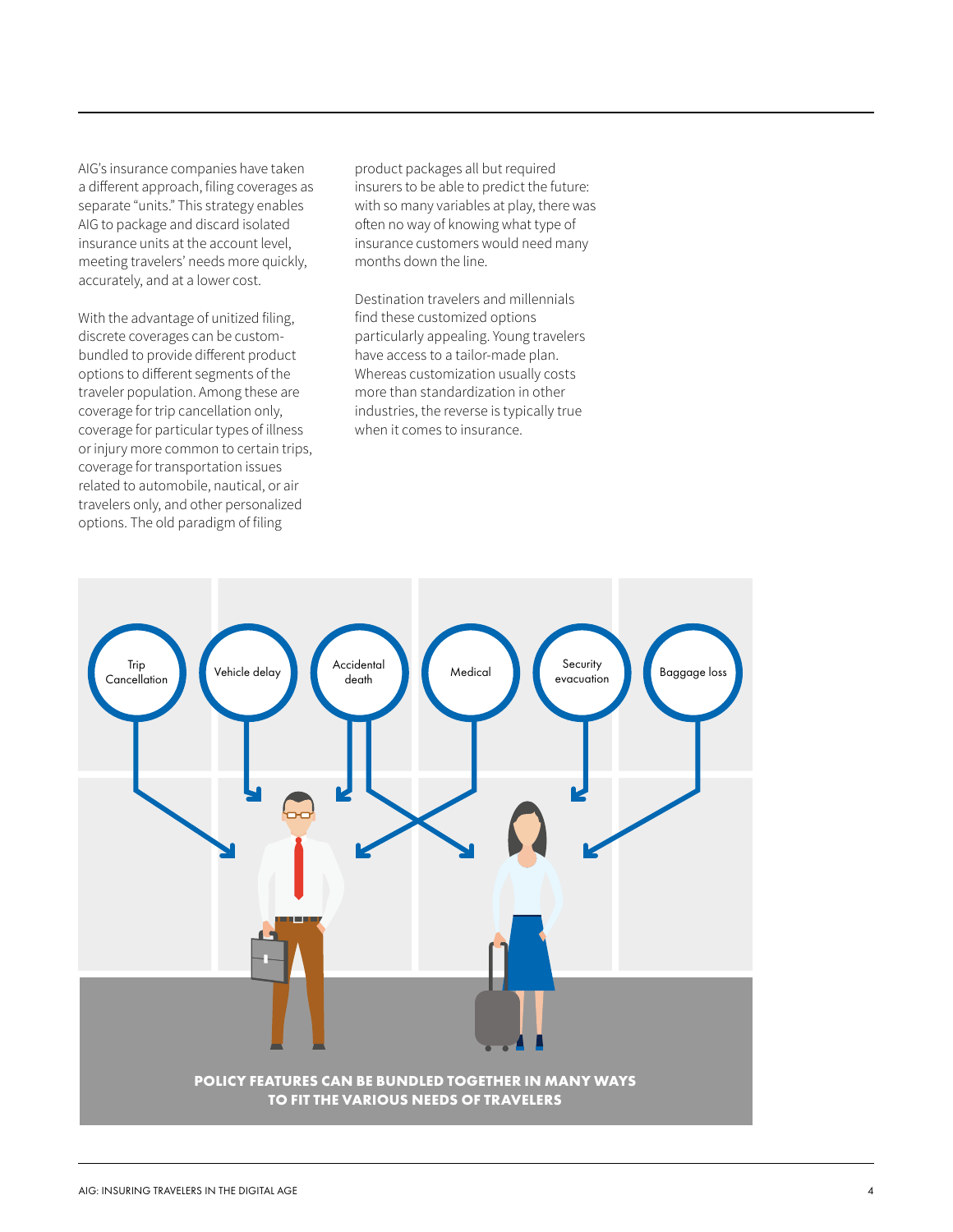#### **MARRYING TECHNOLOGICAL INNOVATION AND PRODUCT INNOVATION**

Travel insurers' next step is to harness the power of emerging technologies like machine learning to guide travelers to exactly the right insurance products and services for their particular trip, budget, and preferences.

Travel insurers' next step is to harness the power of emerging technologies like machine learning to guide travelers to exactly the right insurance products and services for their particular trip, budget, and preferences.

To accomplish this, the future travel insurer would be able to generate, consolidate, analyze, and deploy realworld data. This rapid-fire information would enable them to employ a "testand-learn" strategy to design marketbased business solutions. The potential scope of such an effort is broad, although its core goals would remain consumer-driven. By evaluating the responses of different demographics to changes in specific characteristics of an offer, an insurer can become an

extension of its partners' platforms, offering increasingly personalized products to an increasingly diverse population of customers.

At the leading edge, tomorrow's insurer would be able to utilize machine learning and efficient multivariate testing as opposed to traditional A/B testing. The difference between these two testing strategies is one of efficiency as well as accuracy: simply put, A/B testing may not enable a substantial degree of optimization and immediacy. Its sequences take longer to generate, and cannot evaluate interactions among multiple variables at the same time. Nor can A/B testing always reveal the underlying reasons for why one option outperforms another.

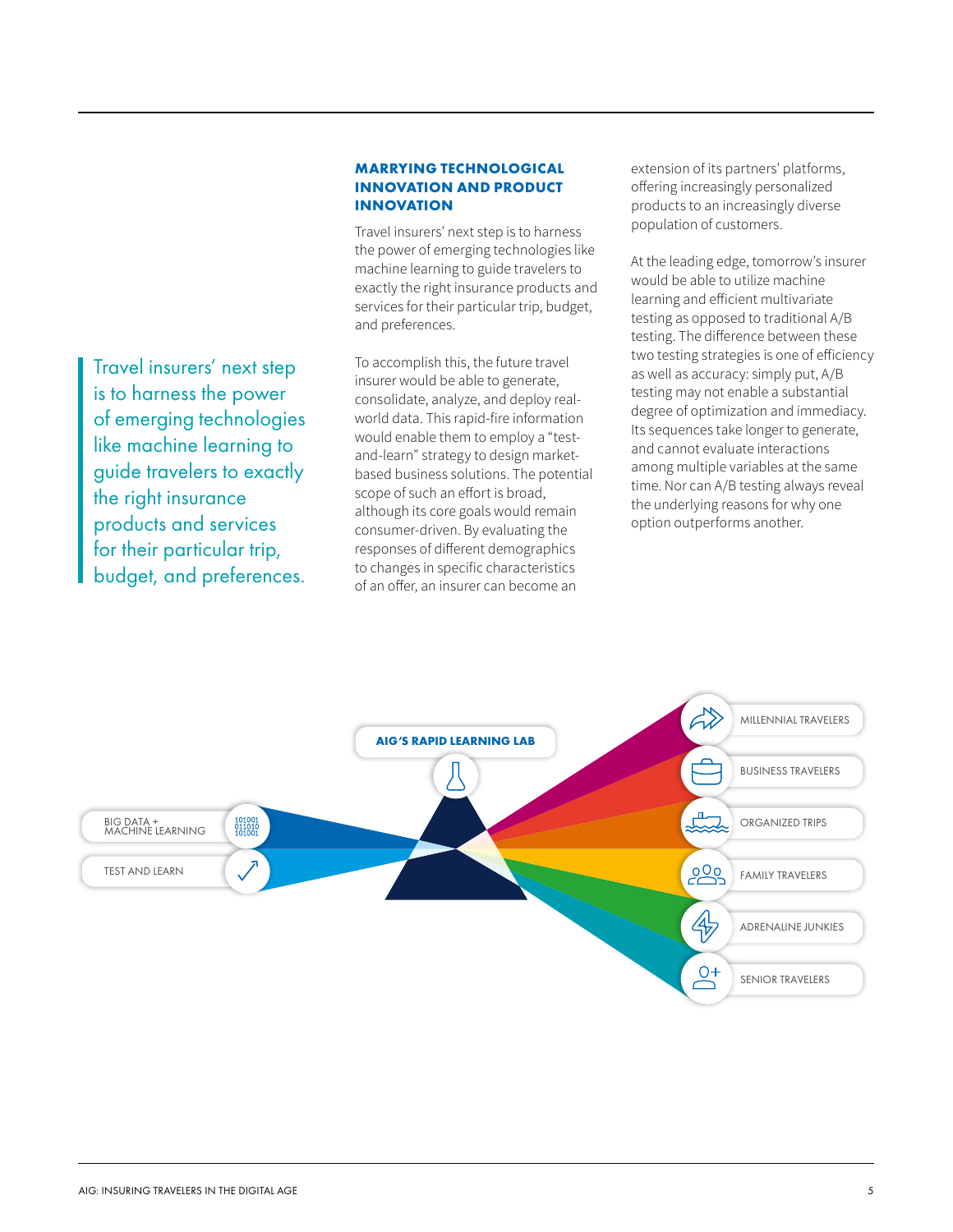Multivariate test-and-learn strategies, on the other hand, enable businesses to optimize and achieve growth at an exponential rate. With test-andlearn techniques, analysts can iterate predictive cycles at a breakneck pace. Test-and-learn experts therefore deliver faster, more informed, data-driven results, and provide outcomes that clarify why different variables perform as they do among distinct populations at various times. By applying test-andlearn strategies to prototyping and iterative testing, carriers can facilitate real-time product personalization for implementation in the marketplace.

These technologies, coupled with test-and-learn paradigms, promote faster, bolder avenues for innovation. Rather than wait to complete a project or product before testing it, test-andlearn analysts change as they go. This approach merges faith in the human capacity for evaluation and re-orientation with a new trust in the strengths of data and technology. Today, pioneers in the travel industry can develop innovative, individualized targeting strategies that offer tripspecific protection for their customers. These strategies can generate better business revenue without demanding changes to partners' overall business models.

At the leading edge, insurers would offer different levels of integration capable of controlling insurance-related real estate on partners' webpages and apps. Integration with the insurer would allow partners to maximize corporate profit and facilitates a faster, more efficient process for releasing products to consumers.

Today's growing array of travel opportunities, coupled with technology's ever-accelerating capacity for innovation, has given consumers an unprecedented degree of control in creating customized travel experiences. Personalized travel insurance packages are the necessary next step in safeguarding these individualized experiences. Yet in order to truly integrate with the customer experience, travel insurers must become fluid and frictionless partners with other travel providers.

By evaluating the responses of different demographics to changes in specific characteristics of an offer, an insurer can become an extension of its partners' platforms, offering increasingly personalized products to an increasingly diverse population of customers.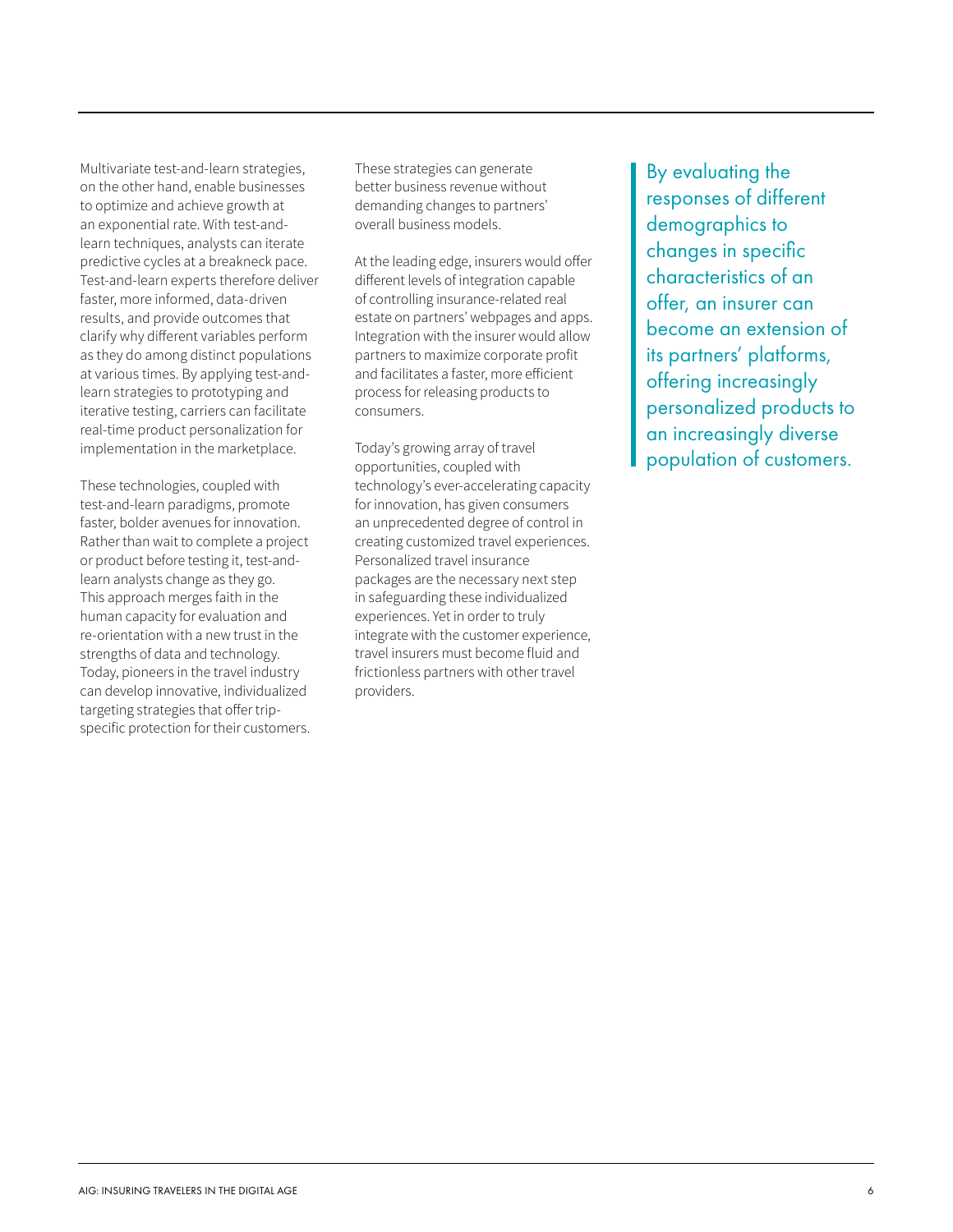The word "disruption" is often used in tandem with "innovation." Yet innovators in the world of travel have demonstrated that minimizing disruption to travelers can create positive and memorable experiences that strengthen customer loyalty. The travel insurer of the future will not only minimize disruption, but transform their own role from that of an addendum at the periphery of the customer's travel experience to a core component of that experience.

Integration and diversification can strengthen the customer experience of travel insurance. By embedding its capabilities into the platforms of other players in the travel industry, an insurer can help extend these brand identities beyond their core.

Today's opportunities for travelers to diversify their experiences are vast. With this array of offers able to be integrated onto one cohesive platform, consumers can plan, build, compare, book, change, and even review distinct components of their trips with greater ease than ever. Industry leaders like Expedia and Airbnb owe a portion of their success to their willingness to adopt and refine diversified, integrated models.

### **PROTECTION AND SERVICE AT THE TOUCH OF A BUTTON**

In 2014, AIG decided to harness technology to develop a tool to empower travelers. The award-winning "Business Travel Assistance" app now uses real-time global analytics to provide users with season-, region- and case-specific travel alerts based on the latest news, weather, traffic, and other relevant data. It serves as a central, mobile resource for managing travel insurance and can guarantee one-touch access to high-quality help.

Today's growing array of travel opportunities, coupled with technology's ever-accelerating capacity for innovation, have given consumers an unprecedented degree of control in creating customized travel experiences.







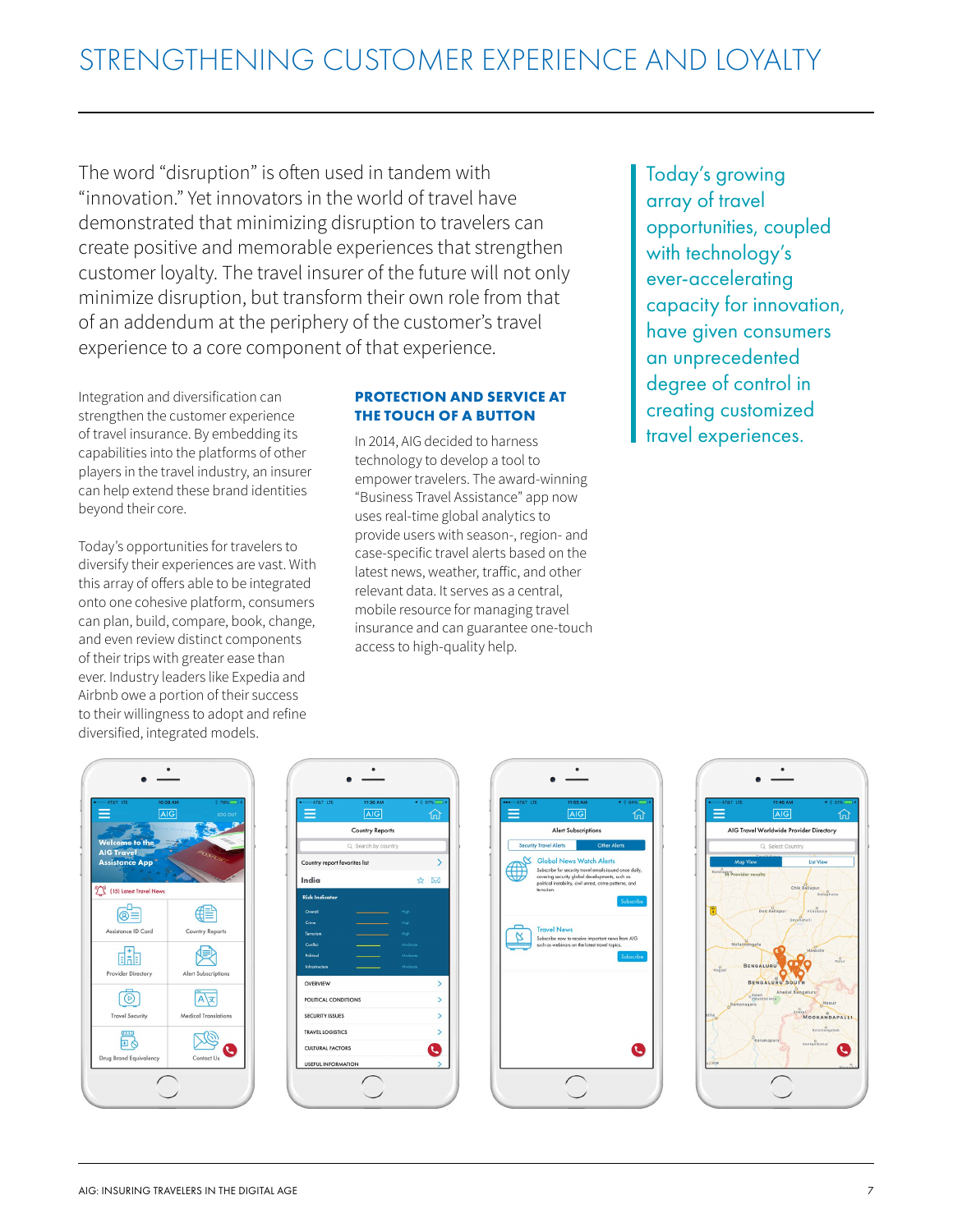The app relies on data collected 24/7 by a group of dedicated security analysts, whose sole responsibility is to monitor the globe for regional and international developments that may impede or influence travel. Data from the analytics team provides the app's users with the latest updates, and allows customers to interact with multiple tools on the app's platform. These tools also integrate data from a third-party medical network, which generates a state-of-the-art medical risk map. These graphics use color-coded illustrations that highlight country-wide and regional risk rates for malaria, foodborne illness, water contamination, and other health and safety concerns. The platform then recommends vaccines, equipment, and other preventative measures users can take to reduce their likelihood of contracting diseases, encountering delays, or even being victimized by crime.

Although in its original conception this tool was oriented toward business travelers, today its reach is far broader. In case travelers do encounter an emergency, every page of the app is equipped with a large, highly visible 'push' tool that immediately connects the user to an individual policy representative. Representatives locate and direct travelers to immediate, trusted sources of care in the user's first language. In travel, the assurance that comes from instant access to a customized team of insurance, medical and security providers can be invaluable. By keeping travelers apprised of evolving risks in real-time, the travel assistance app empowers individuals to travel with confidence.

#### **EXTENDING THE CUSTOMER EXPERIENCE ON PARTNER PLATFORMS**

Travel industry players may prefer that their customers purchase an experience that looks and feels like that player's own brand. To better serve their partners in travel, the travel insurer of the future would develop application programming interfaces (APIs) that could seamlessly integrate with corporate partners' platforms, providing choice and flexibility in response to their partners' unique needs.

Insurers' APIs should offer a broad range of product choices that can be directly integrated onto their partners' platforms. AIG's Production Information API, for example, provides a list of available travel insurance products, summaries, and details on benefit and coverage information. The Quote API provides customized insurance quotes on partners' sites, oriented toward each partner and the individual customer's travel plans. The Assistance API provides destination-specific content, travel warnings, and security alerts. And the Electronic Messaging option allows users to send and receive text messages from partners regarding purchased or downloaded services.

The goal of consolidating all these efforts is to accelerate disruption from a technological standpoint, yet minimize disruption to the customer's experience. APIs like those discussed above can make travel insurance a frictionless extension of consumers' travel experiences and partners' marketing solutions.

The goal of consolidating all these efforts is to accelerate disruption from a technological standpoint, yet minimize disruption to the customer's experience.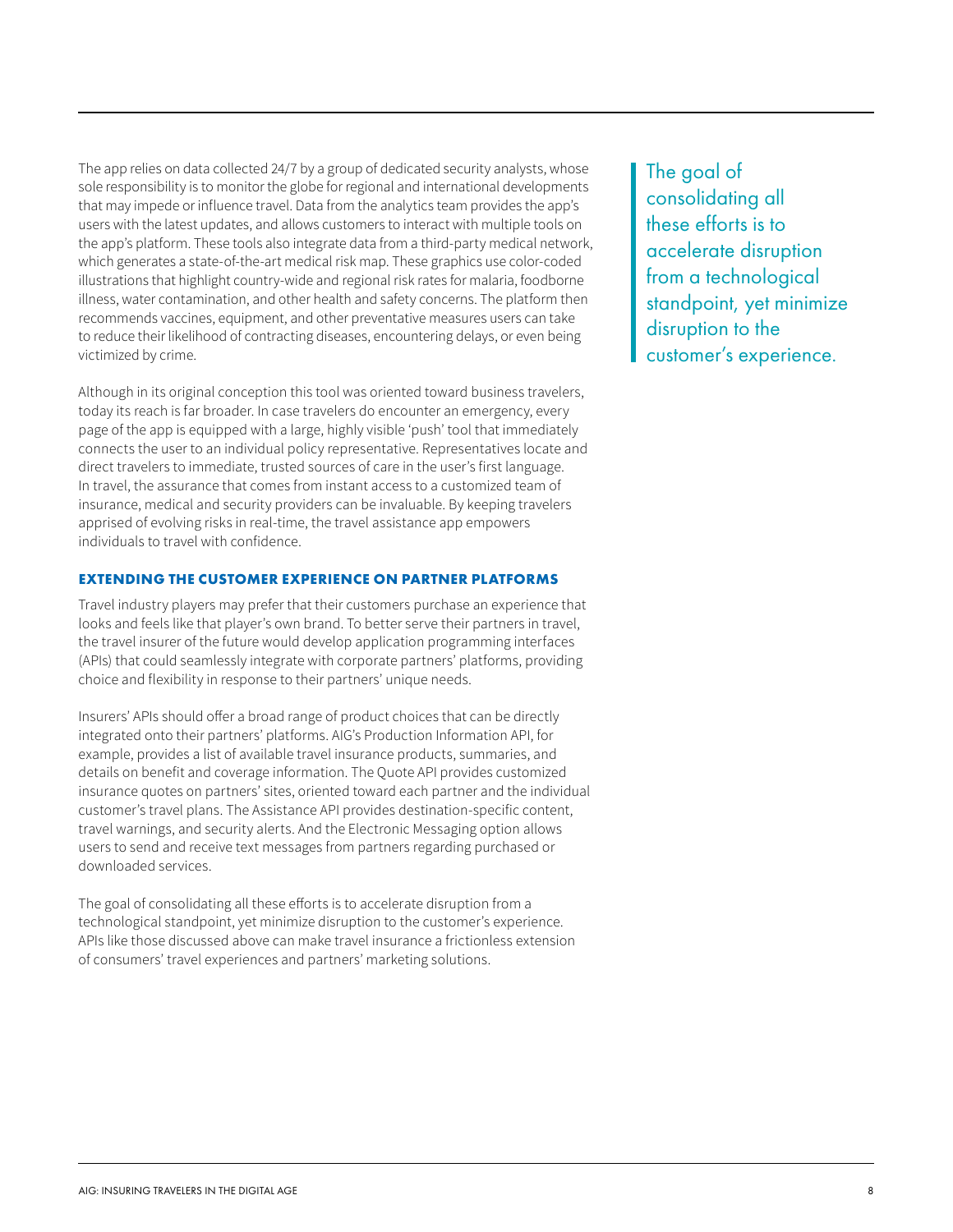Rapid developments in technology are changing how travelers envision and create their travel experiences. New Sharing Economy platforms have opened up fresh ways for people to travel, eclectic places to stay, and unique activities to experience. Today Airbnb offers travelers opportunities to book experiences with locals. EatWith offers authentic home-cooked food around the world. Vayable creates personalized, customfit tour experiences specific to users' destinations, interests and special needs or unique skills. And Wingly offers European travelers private flights for a fraction of the typical cost.

As the role of the insurance sector is to effectively mitigate risk, forging the way forward in this sector may demand a greater degree of entrepreneurial ingenuity than in other segments of the travel industry. As insurers continue to apply new technologies to help transform the travel industry, insurers' partnerships can forge new frontiers both within and beyond travel insurance that provide solutions custom fitted to local markets' needs.

#### **CANADA'S HEALTHCARE SYSTEM LEADS TO INNOVATIVE PARTNERSHIP IN TRAVEL INSURANCE**

The Canadian market is unique in that individuals are only covered for medical while they are in their home province, but lose their medical coverage when they venture to other provinces. Therefore, Canadians traveling to the

U.S. or other areas for brief periods of time — such as a half-day shopping trip — often require highly customized, inexpensive, and ultra-short-term coverage to meet their travel needs.

Travel Guard® on Demand, AIG's app in Canada developed in partnership with a technology startup, provides protection and assistance for travelers

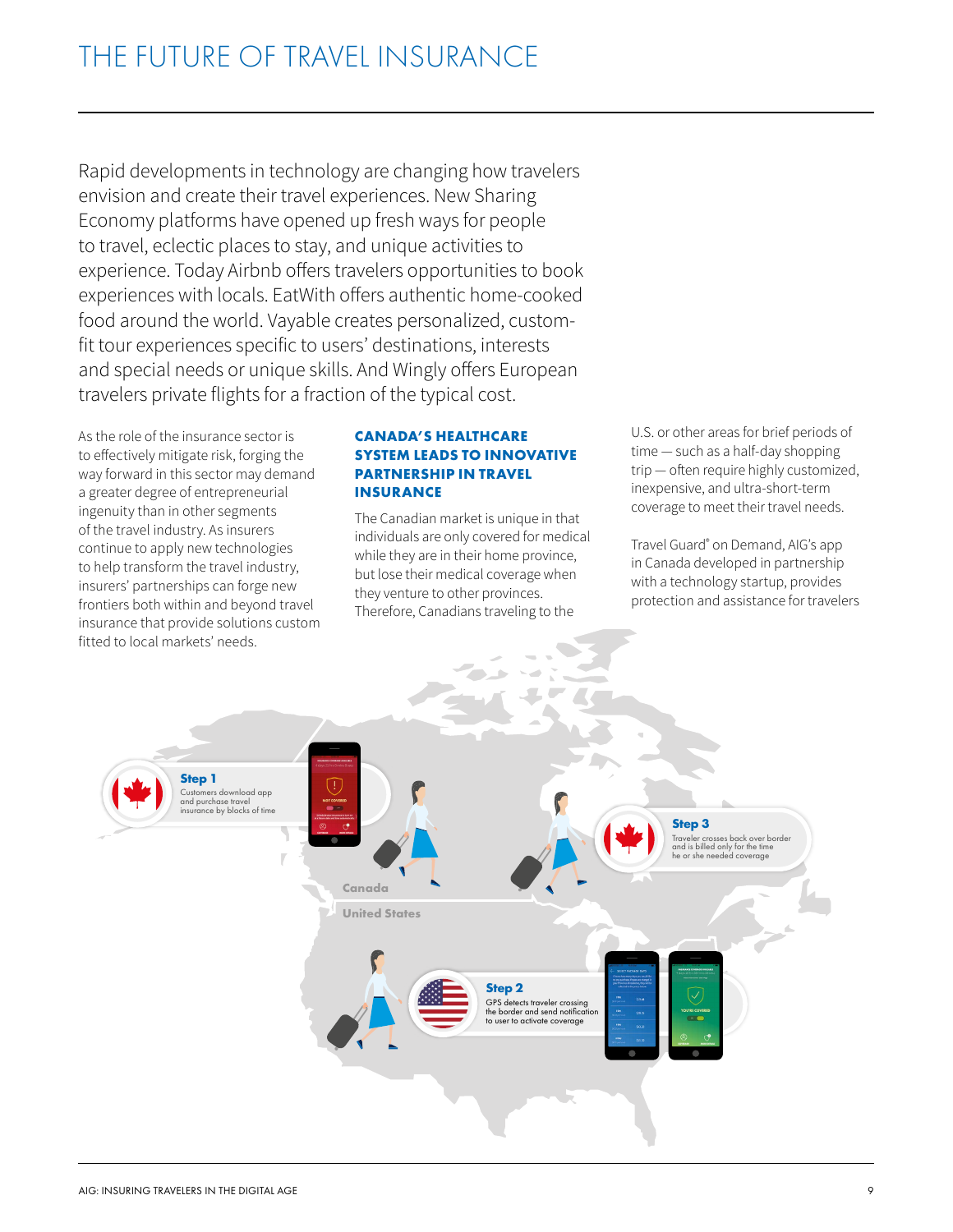with coverage that starts the moment they leave their home province and ends the moment they return. Geolocation features embedded in the app automatically notify the policyholder when they leave their province. This means customers are covered for the exact period of time they desire down to the minute — without having to pay for daily or annual plans they do not need.

#### **FOLLOWING THE CUSTOMER TO THEIR PREFERRED CHANNEL – CHINA**

Insurers can use advances in AI and machine learning to build deeper relationships with customers by meeting them where they are: on social media. For example, mobile messaging app WeChat boasts more than 930 million monthly active users in China,<sup>4</sup> where users spend an average of more than one hour per day.5 WeChat users increasingly rely on WeChat Pay to conduct financial transactions both online and offline. Transactions using WeChat Pay went up 23 percent in 2017, and offline transactions using WeChat Pay increased 280 percent over the same time. Many WeChat users also use the app when traveling; the number of users logging in from abroad increased by 62 percent from 2016 to 2017.6

To improve customer loyalty and retention in China, insurers can make their products more accessible and connected by adding travel search options into WeChat's billion-user portals. By developing a WeChat presence such as a chatbot, insurers can provide value to Chinese consumers without requiring them to leave the app.

For example, AIG's presence on WeChat uses an AI chatbot that can answer hundreds of questions about product, payment, and purchase options. After sales, the chatbot can resolve issues related to claims and to services offered

during or after travel. AIG's WeChat presence allows users to plan trips and buy travel insurance without ever leaving the app. It also enables users to correspond with friends and solicit feedback from fellow users as they compare offers.

Yet social chatbots cannot function without human analysis of customers' emerging needs. Teams at AIG, for example, are currently enhancing the WeChat chatbot's most popular feature, which focuses on claims. AIG analysts conduct weekly and monthly data aggregation and evaluation sessions to help determine which questions and claims are most common to different user demographics. Analysts then prepare the most up-to-date answers, targeted toward those demographics, to embed within the chatbot's system.

Artificial intelligence offers broad potential to enhance both customer experience and marketing in the travel industry. Because of the popularity and success of the chatbot on WeChat, AIG is now looking to expand the chatbot's interface to AIG's website — and across other platforms as well. By deploying a similar chat mechanism across multiple networks, analysts could gain insights into the differences between profiles on diverse social media and retail sites. Once integrated and passed along to corporate partners, this knowledge could enable businesses to create even more precise targeting and communication strategies, adaptable not only with regard to different demographic groups, but to variations across diverse media channels.

Build deeper relationships with customers by meeting them where they are: on social media. For example, mobile messaging app WeChat boasts more than 930 million monthly active users in China,<sup>4</sup> where users spend an average of more than one hour per day.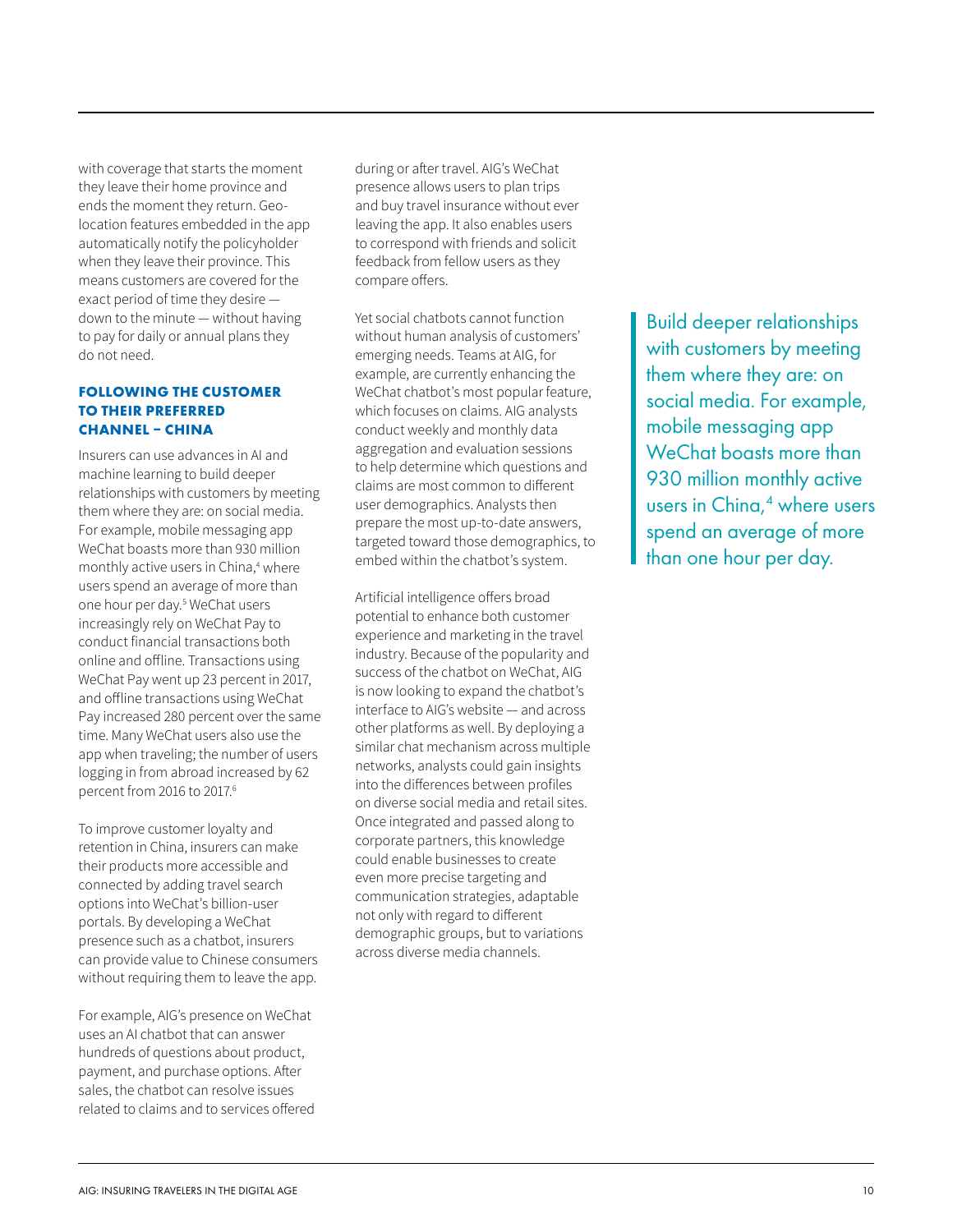Innovations in the travel industry in recent decades have made it easier and more affordable for consumers around the world to personalize every aspect of their travel experience.

Travel is more personalized, dynamic and digital today than ever before. Although traveler audiences have become more diverse, travel companies have gained an even greater understanding of their needs. They are able to couple technology with human ingenuity to offer experiences tailored to fit customers' budgets, schedules, and sense of adventure. Travelers' behaviors are changing, too: customers now expect a seamless travel experience that begins when they first hit the "search" button, leads them through their planning stages, and ends with their safe return home.

The same innovations driving change in the travel industry at large are similarly poised to transform the travel insurance sector. Insurers can now offer the right protection to the right people at the right time, deliver solutions that are fully integrated with customer experiences, and help direct the continuing evolution of the travel industry.

Nascent technologies such as artificial intelligence present an opportunity to make travel insurance more relevant and valuable to consumers at every point along their experience.

Keeping pace with other parts of the travel industry requires insurers to practice both technological and product innovation and marry emerging technologies with business expertise. It also demands the ability to apply decades of local service to an industry that increasingly operates globally. If the recent history of the travel industry is any indication, the future of travel insurance is bright. But turning opportunity into reality requires the flexibility to adapt to evolving consumer expectations and an aggressive commitment to innovation.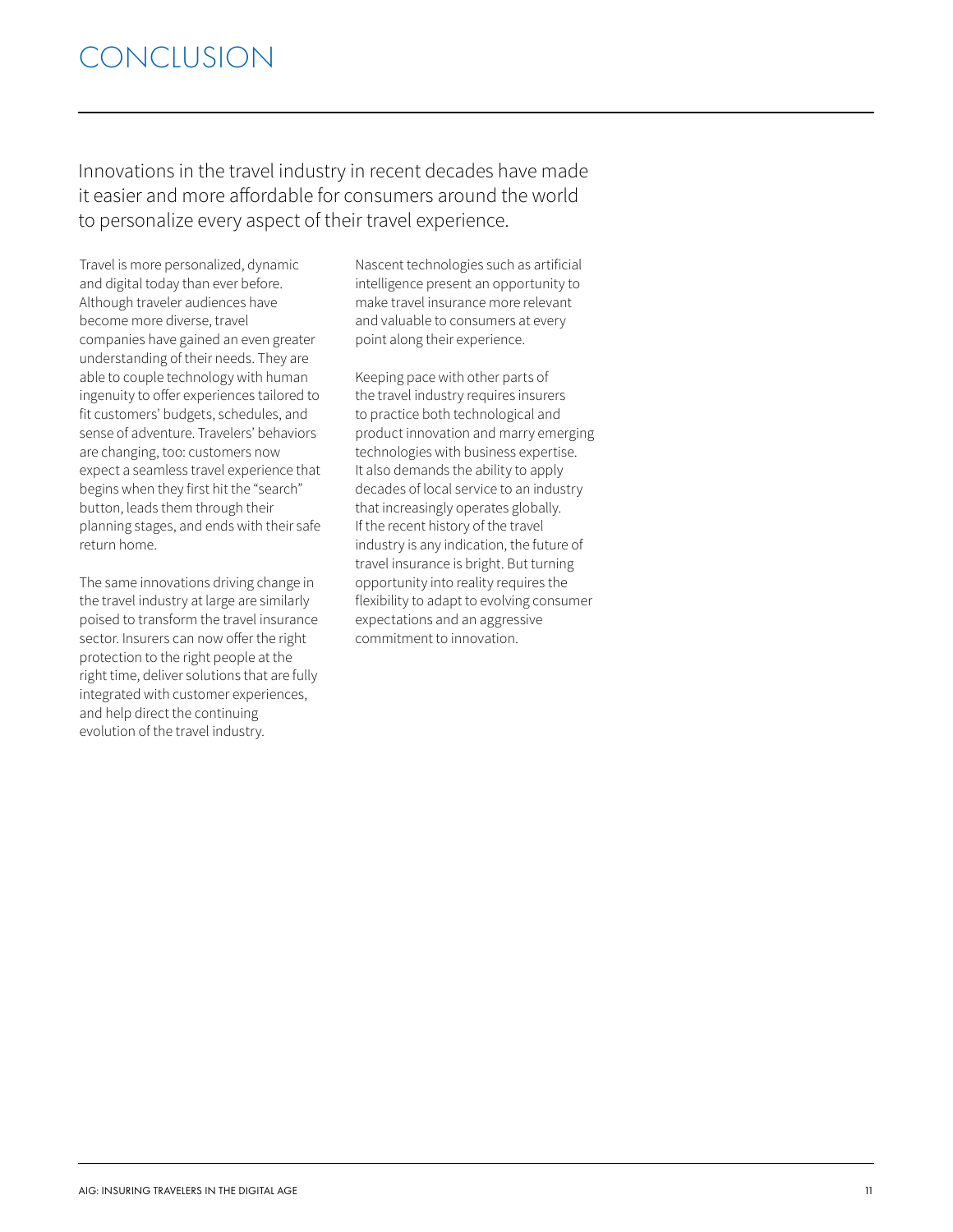## AFTERWORD

### **By Jeff Rutledge –** President and CEO, AIG Travel

This paper explored the many ways technological and product innovation is raising the value proposition of travel insurance for consumers and distribution partners. Collectively, these changes also represent an important moment for the travel insurance sector. In the more than 150-year history of travel insurance, there has never been a better time for our industry to emerge as an integral part of the travel ecosystem.

Ever since James Batterson opened the Travelers Insurance Company in the mid-19th century, travel insurance has sought to safeguard travelers' experiences. In those early days, virtually all travel was adventure travel. And only the wealthy few had the resources to experience it. Like travel itself, travel insurance was a luxury amenity for people with major assets.

In the years since, the world has grown smaller. What was once a far away, exotic, weeks-long, once-in-a-lifetime excursion is now just a plane ride away — a long weekend available at the click of a button for a surprisingly affordable price. But as travel has become more common, accessible, and affordable, the ways we conceptualize, package, and market travel insurance have not kept pace.

Those big-ticket travel experiences still exist — and the promise of consumerlevel space travel in the near future is expanding the entire concept of longhaul travel. Yet the security risks of our increasingly volatile world mean more of the destinations once thought to be safe carry a host of visible and hidden vulnerabilities. Travel is no longer solely the domain of the rich who need to protect large assets, or of extreme thrill-seekers facing

obvious safety hazards. Travel today is often short-haul, jet-setting or countryhopping. The perception among many

travelers — and many companies in the travel industry — is that this lower-profile travel is less risky. "I don't need travel insurance to go to London; it's just London."

But that's a misperception that could result in a long list of complications. Even the savviest traveler can fall ill or break a leg while abroad. Medical care including evacuation back to the United States to treat major emergencies — is just the kind of thing travel insurance provides. It also safeguards travelers in the event of the more mundane risks that could affect any traveler: Trip cancellation, flight delay, sickness or injury, lost luggage, missing passports. Travel insurance is always necessary to help remove roadblocks and clear the journey ahead.

As the innovations explored in this paper take root and provide travelers with more relevant, more integrated, and more accessible insurance options, travelers will better understand the value travel insurance protection provides. Distribution partners will regard travel insurance not just as something they offer their customers, but an important product with value for any kind of journey or experience. This is an important moment for the travel insurance sector, and one in which AIG is proud to be an active leader.

All stakeholders in the industry — from online travel agencies to hoteliers to experience providers to insurers share the same customers and the same responsibility for customers' experiences. The travel insurance sector can no longer stand in isolation or operate on the margins of the industry. Its continued evolution alongside the broader travel industry is critical—not only for travel insurance, but for the entire industry and the travelers we serve.

All stakeholders in the industry — from online travel agencies to hoteliers to experience providers to insurers — share the same customers and the same responsibility for customers' experiences.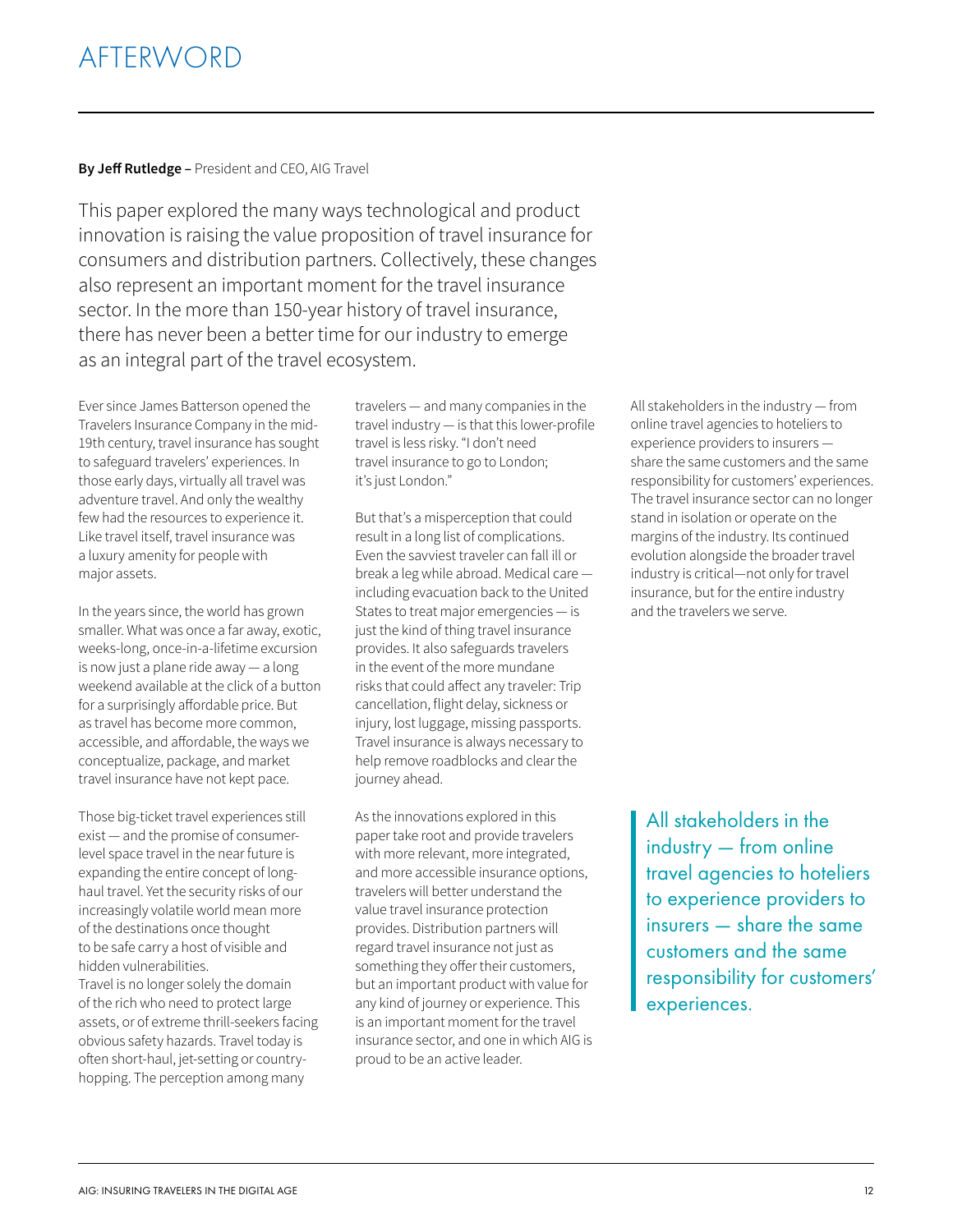## **CITATIONS**

- <sup>1</sup> Chestler, David. "Fast-forward to 2017: What Will the Global Hotel Industry Look Like?" Hospitality Trends. February 25, 2016. https://www.htrends.com/trends-detail-sid-88075. html
- <sup>2</sup> Chestler, D.
- 3 "U.S. Travel Answer Sheet." U.S. Travel Association. https://www.ustravel.org/answersheet Accessed 11/21/17
- 4 Novet, Jordan. "China's WeChat captures almost 30% of the country's mobile app usage: Meeker report." CNBC. May 31, 2017. https://www.cnbc.com/2017/05/31/wechat-capturesabout-30-percent-of-chinas-mobile-app-usage-meeker-report.html
- 5 WeChat Statistics Report Q3 2017; MAU reached 980 million." China Internet Watch. November 9, 2017. https://www.chinainternetwatch.com/22822/wechat-data-report-2017/
- <sup>6</sup> China Internet Watch